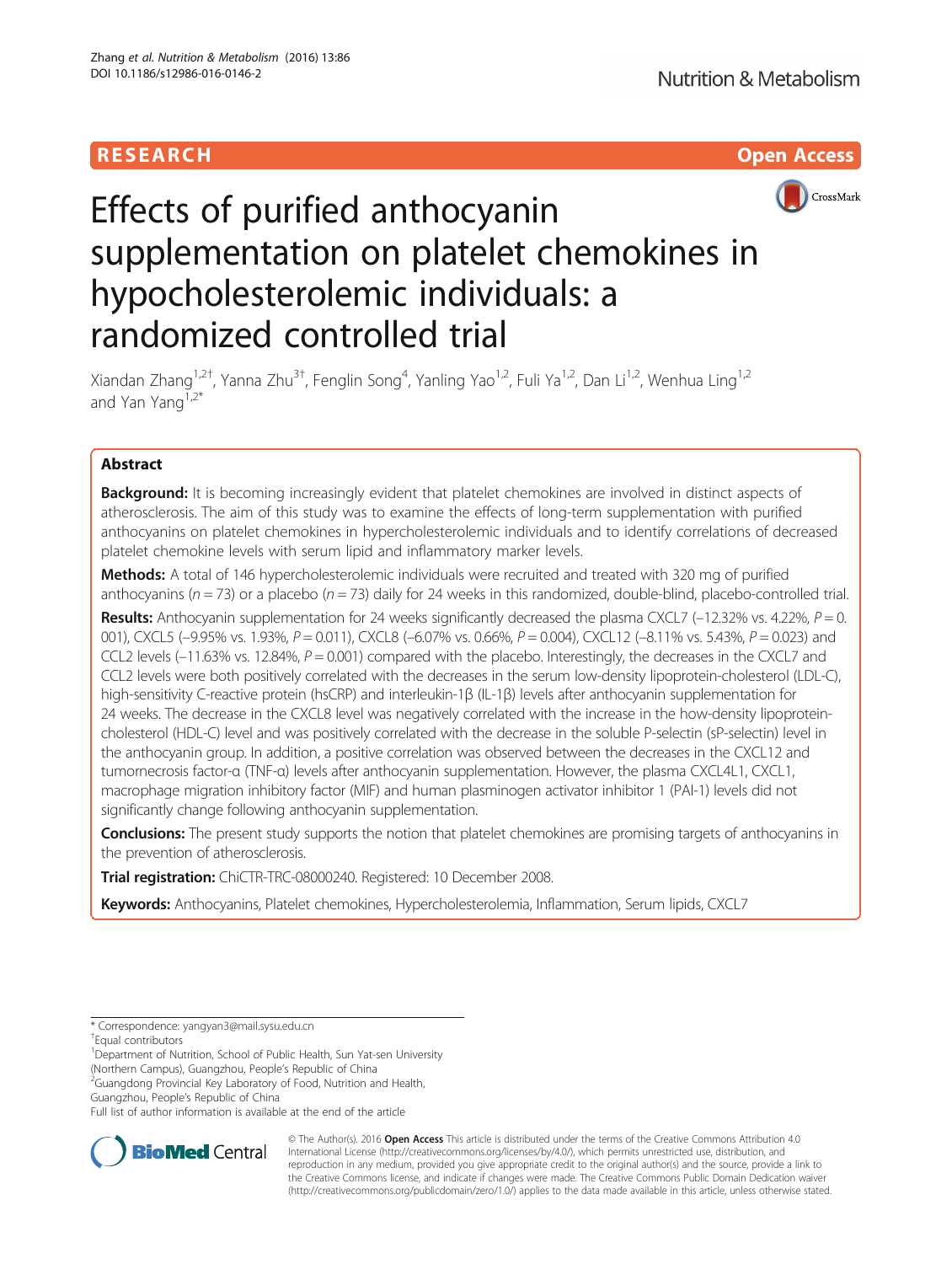# Background

Atherosclerosis is a type of chronic inflammatory disease resulting from disordered lipid metabolism and a maladaptive inflammatory response [[1, 2\]](#page-9-0). Hypercholesterolemia has been identified as an independent risk factor for atherosclerosis [\[3](#page-9-0)] that is mainly attributed to the modulation of macrophage and platelet biogenesis and activity in early atherosclerotic lesions [\[4](#page-9-0)]. Numerous studies have demonstrated that platelet chemokines play an important role in the pathogenesis of hypercholesterolemia-induced atherosclerotic disease [\[5](#page-9-0)–[7\]](#page-9-0). These chemokines contribute to the recruitment of circulating leukocytes and progenitor cells to the site of injured endothelium, forming a surface on which platelets are further activated to enhance inflammation [[8](#page-9-0), [9](#page-9-0)]. In addition, platelet chemokines have a possible pathogenic role in interactions among platelets, oxidized low-density lipoproteins (ox-LDLs), and peripheral leukocytes [\[10, 11](#page-9-0)]. The most abundant plateletderived chemokines include CXCL4 (platelet factor 4; PF4) and CXCL7 (neutrophil-activating peptide-2; NAP-2). Several other chemokines, such as CCL5 (regulated on activation in normal T-cell expressed and secreted; RANTES), CXCL5 (epithelial neutrophil-activating peptide; ENA-78), CXCL12 (stromal cell-derived factor 1; SDF-1α), CXCL1 (growth-regulated oncogene-alpha; GRO-α), CXCL8 (interleukin-8; IL-8), CCL2 (monocyte chemotactic protein-1; MCP-1), CXCL4L1 (PF4alt), macrophage migration inhibitory factor (MIF) and human plasminogen activator inhibitor 1 (PAI-1), are abundantly released or expressed by platelets but have been primarily identified in other cell types [\[12](#page-9-0)–[15\]](#page-9-0). Emerging evidence indicates that the plasma levels of some platelet chemokines, such as CXCL4, CCL5, CXCL5, CXCL1, CCL2 and CXCL8, are increased in hypercholesterolemia [\[16](#page-9-0)–[19](#page-9-0)]. Hence, reduction of platelet chemokine levels has already been suggested as a feasible approach for preventing and treating atherosclerosis [[20](#page-9-0)].

Numerous epidemiological and medical anthropological investigations have suggested that anthocyanins play a protective role against atherosclerosis [\[21, 22](#page-10-0)]. Anthocyanins, a category of phenolic flavonoids, are abundant in various fruits, vegetables and beverages and are commonly consumed in the human diet [[23](#page-10-0)–[25](#page-10-0)]. Consumption of anthocyanins beneficially influences inflammatory disorders, the lipid profile, platelet activation and obesity-related disorders [[26](#page-10-0)–[29](#page-10-0)]. Our previous studies have shown that purified anthocyanin supplementation reduces the levels of inflammatory biological markers and improves serum lipids and endothelial function [\[30](#page-10-0)–[32\]](#page-10-0). We have also found that anthocyanins significantly inhibit platelet activation, thrombosis, platelet hyperactivity [\[33, 34](#page-10-0)] and platelet granule secretion of molecules such as CCL5, β-TG and soluble P-selectin (sP-selectin), both in vitro and in vivo [\[35](#page-10-0)]. However, the effects of purified anthocyanin supplementation on most other platelet chemokines in patients with hypercholesterolemia have not yet been assessed.

Therefore, we designed this randomized, double-blind, placebo-controlled, 24-week trial to investigate the effects of long-term supplementation with purified anthocyanins on platelet chemokines in subjects with hypercholesterolemia. We also assessed whether decreased platelet chemokine levels were correlated with changes in serum lipids and inflammatory biological markers after treatment.

# Methods

## **Subjects**

A total of 150 hypercholesterolemic individuals were recruited for this trial between November 2008 and December 2010 in Guangzhou, Guangdong, China. The participants were recruited from physical examination centers at three hospitals and ranged in age from 40 to 65 years old, as previously described [\[32, 35](#page-10-0)]. Briefly, the clinical inclusion criterion for participation in the trial was a fasting total cholesterol level of between 5.17 mmol/L and 8.01 mmol/L (approximately 200 mg/dL to 310 mg/dL). Individuals with a history of cardiovascular disease (CVD), hypertension, diabetes mellitus, thyroid disorder, smoking or the use of any drug that could influence the measurement of lipid parameters, inflammatory markers, or chemokines were excluded from the study. The study was approved by the ethics committee of Sun Yat-sen University (the protocol number is No. 200802; the clinical trial number is ChiCTR-TRC-08000240), and written informed consent was obtained from all participants.

## Study design

This randomized, double-blind, placebo-controlled trial was carried out for 24 weeks. Briefly, the participants were randomly assigned to either an anthocyanin group  $(n = 75; 31 \text{ males and } 44 \text{ females})$  or a placebo group  $(n = 75; 11)$ = 75; 32 males and 43 females). During the trial period, the participants were instructed to consume two anthocyanin capsules or placebo capsules twice daily for 24 weeks. The anthocyanin capsules provided a total daily intake of 320 mg of anthocyanins. The participants were told not to change their dietary habits and not to consume any anthocyanin-rich foods or any other medications that might affect the serum anthocyanin level over the following 24 weeks. Fasting blood samples  $(\geq 10 \text{ h})$  were collected at the beginning and at weeks 12 and 24 of the trial.

# Materials and reagents

The anthocyanin and placebo capsules were obtained from Polyphenols AS (Sandnes, Norway). CXCL7 human ELISA kits were purchased from Abcam (Cambridge,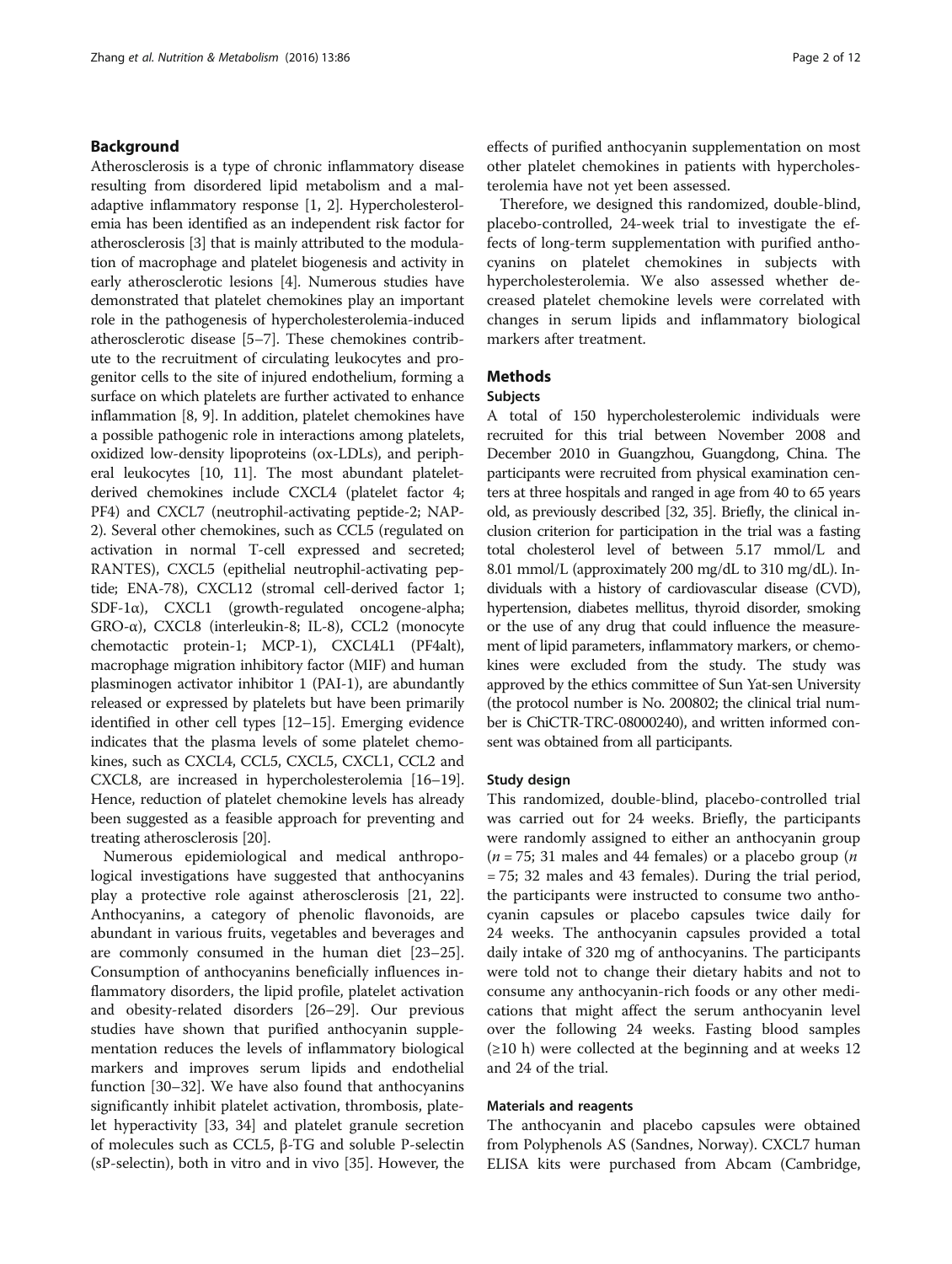UK), and human CXCL8 and CCL2 ELISA kits were purchased from eBioscience (San Diego, CA, USA). In addition, MILLIPLEX Multi-analyte Profiling (MAP) Human Cytokine/Chemokine Kits for human CXCL12, CXCL5 and PAI-1 were purchased from Millipore (Billerica, MA, USA). Further, human CXCL1 and MIF ELISA kits were obtained from R&D Systems (Minneapolis, MN, USA) and human CXCL4L1 ELISA kits were obtained from LifeSpan Biosciences (Denver, CO, USA).

## Biochemical analysis

Fasting blood samples were collected at baseline and weeks 12 and 24. Blood samples were drawn into heparin anticoagulant tubes for all study participants early in the morning after they had fasted overnight for 12 h, and the samples were centrifuged at  $1500 \times g$  for 15 min at 4 °C within 2 h to separate the plasma. Then, the plasma was stored at –80 °C until testing. The concentrations of serum lipids, including total cholesterol, triglycerides, low-density lipoprotein cholesterol (LDL-C) and high-density lipoprotein cholesterol (HDL-C), were measured enzymatically using an automatic analyzer. The serum high-sensitivity C-reactive protein (hsCRP) levels were determined using a Hitachi 911 automated assay analyzer and the immunoturbidimetric method. The serum tumornecrosis factor- $\alpha$  (TNF- $\alpha$ ) level was measured using a commercially available ELISA kit obtained from R&D Systems (Minneapolis, MN, USA). Further, the plasma interleukin-1β (IL-1β) and sP-selectin levels were measured with commercial ELISA kits obtained from eBioscience (San Diego, CA, USA) as previously described [[32](#page-10-0), [35](#page-10-0)].

## Analysis of platelet chemokine levels

Platelet chemokines levels in the plasma were quantified using commercial ELISA kits or MILLIPLEX MAP Human Cytokine/Chemokine Kits. The samples used in ELISA were diluted based on the pre-experiment concentrations and were run in duplicate in accordance with the manufacturer's instructions. The recombinant products and standard solutions provided in the kits were used as positive controls. The optical density of each well was determined at 450 nm using a plate reader within 30 min. Average absorbance values were calculated for each set of duplicate standards and samples. The data were analyzed based on the standard curve values. Multiplex immune assays were performed according to the manufacturer's instructions.

## Statistical analysis

The platelet chemokine data were expressed as the mean ± SD or as the mean and 95% confidence interval (CI). The baseline characteristics of the two groups were compared using unpaired Student's t-test for continuous data.

Further, repeated-measures ANCOVA was conducted to determine the effects of anthocyanin supplementation on platelet chemokines in the hypercholesterolemic subjects. The percentage changes in the platelet chemokine levels were calculated as follows: (value at week 24 – value at baseline)/value at baseline  $\times$  100. The average percentage change was expressed as the mean (95% CI). Differences in the average percentage changes in the platelet chemokine levels between the two groups were evaluated using unpaired Student's t-test. Comparisons of the absolute changes in the platelet chemokine levels after the 24-week intervention within the groups were conducted using paired Student's t-test. In addition, Pearson correlation coefficients (r) were calculated to assess the associations between the decreased plasma chemokine concentrations and the changes in the plasma lipid and inflammatory maker levels over the 24-week study period. Differences were considered significant at a  $P < 0.05$ . All statistical analyses were performed using IBM SPSS Statistics 20 (SPSS Inc., Chicago, IL, USA).

# Results

## Baseline characteristics of the subjects

A total of 4 participants withdrew from this trial, and 146 subjects ultimately completed it  $(n = 73$  in the anthocyanin group; and  $n = 73$  in the placebo group). The distributions of age, the anthropometric characteristics and the mean daily intake of nutrients were uniform between the two groups, as previously described (Table [1\)](#page-3-0) [\[32](#page-10-0)]. No subjects reported any adverse events resulting from the treatment throughout the intervention period.

# Effects of anthocyanin supplementation on platelet chemokines

The plasma platelet chemokine concentrations at baseline and at weeks 12 and 24 after the intervention are shown in Table [2](#page-4-0). No significant differences in these concentrations were observed between the two groups at baseline. At week 12, only the plasma CXCL5  $(P = 0.021)$  and CXCL8 concentrations  $(P = 0.015)$  were significantly decreased by anthocyanins compared with the baseline concentrations. At week 24, anthocyanin supplementation resulted in significant decreases in the plasma CXCL7  $[-12.32\% (95\% CI, -19.25 to -5.00\%), P = 0.001], CXCL5$  $[-9.95\% \ (95\% \ CI, -15.84 \ to \ -3.56\%), P = 0.011], CXCL8$  $[-6.07\% \ (95\% \ CI, -8.15 \ to -4.23\%), P = 0.004], CXCL12$  $[-8.11\% (95\% CI, -15.98 to -0.30\%), P = 0.023]$  and CCL2 concentrations  $[-11.63\% (95\% CI, -18.16 \text{ to } -4.85\%), P =$ 0.001] compared with the placebo. Although the plasma CXCL4L1, CXCL1, MIF and PAI-1 concentrations also exhibited trends toward slight decreases during the treatment period, no significant changes were detected between the two groups.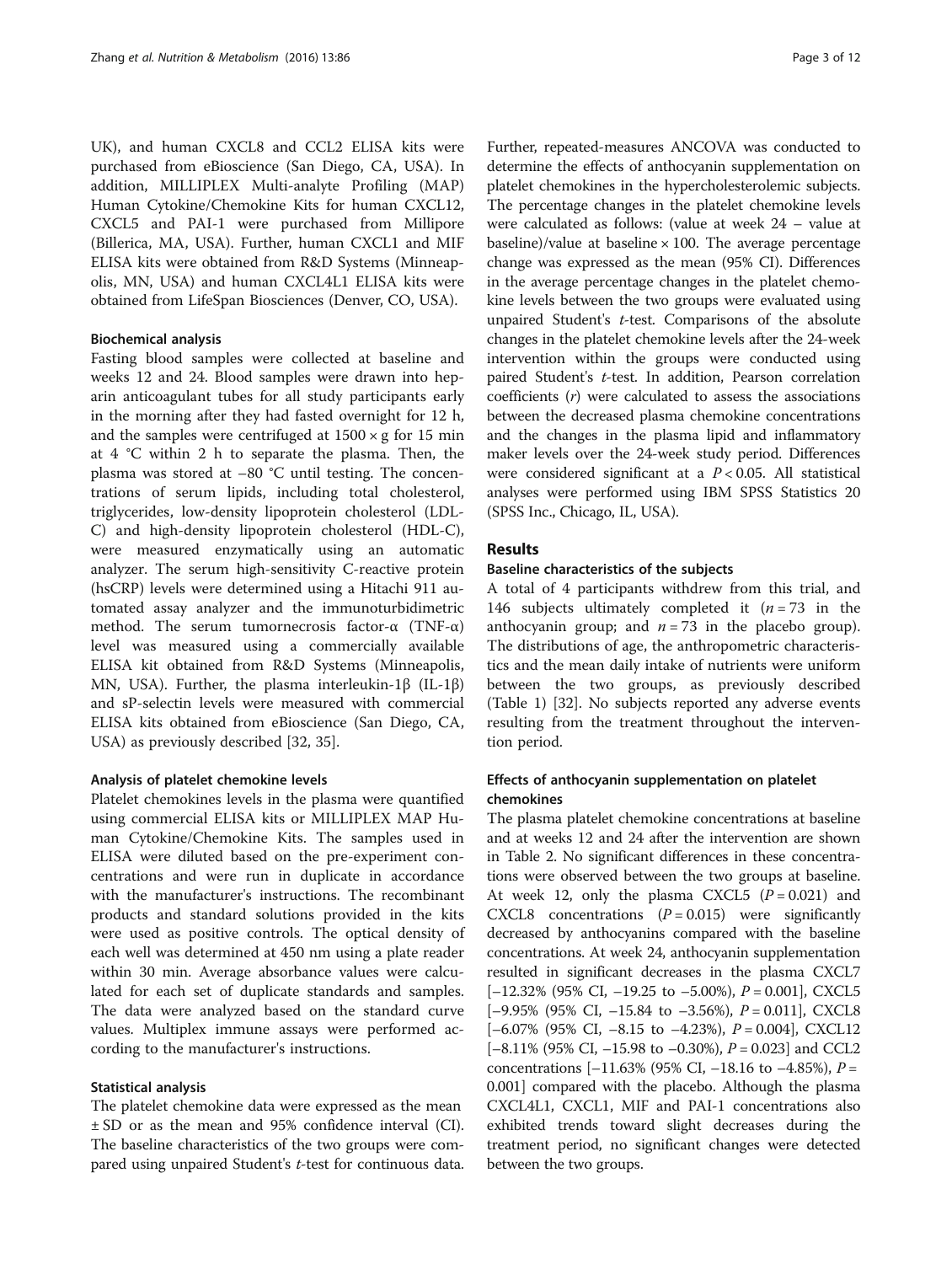|                           | Placebo $(n = 73)$ |                    |                    | Anthocyanins ( $n = 73$ ) | $P$ -value <sup><math>\ddot{}</math></sup> |                    |       |
|---------------------------|--------------------|--------------------|--------------------|---------------------------|--------------------------------------------|--------------------|-------|
|                           | Baseline           | 12 wk              | 24 wk              | Baseline                  | 12wk                                       | 24 wk              |       |
| Weight (kg)               | $70.1 \pm 9.8$     | $69.7 \pm 9.9$     | $69.5 \pm 9.6$     | $68.9 \pm 8.8$            | $67.8 \pm 8.9$                             | $66.5 \pm 8.1$     | 0.342 |
| BMI (kg/m2)               | $26.8 \pm 2.0$     | $26.7 \pm 2.1$     | $26.8 \pm 2.2$     | $26.4 \pm 2.1$            | $25.9 \pm 2.0$                             | $26.1 \pm 2.0$     | 0.063 |
| Waist circumference (cm)  | $89.6 \pm 7.9$     | $89.5 \pm 8.2$     | $89.2 \pm 8.3$     | $88.6 \pm 6.4$            | $87.4 \pm 6.4$                             | $87.2 \pm 6.5$     | 0.226 |
| Hip circumference (cm)    | $100.3 \pm 6.3$    | $100.3 \pm 6.5$    | $101.4 \pm 6.4$    | $100.0 \pm 5.0$           | $99.1 \pm 5.2$                             | $98.3 \pm 4.6$     | 0.308 |
| Waist/hip ratio           | $0.89 \pm 0.06$    | $0.89 \pm 0.06$    | $0.88 \pm 0.05$    | $0.89 \pm 0.05$           | $0.88 \pm 0.05$                            | $0.88 \pm 0.05$    | 0.624 |
| Systolic BP (mmHg)        | $124.3 \pm 16.0$   | $123.8 \pm 15.0$   | $120.7 \pm 15.1$   | $126.2 \pm 14.9$          | $119.5 \pm 12.5$                           | $119.4 \pm 12.6$   | 0.135 |
| Diastolic BP(mmHg)        | $82.8 \pm 10.5$    | $81.2 \pm 9.1$     | $81.1 \pm 9.8$     | $84.7 \pm 10.7$           | $82.8 \pm 9.6$                             | $82.6 \pm 9.3$     | 0.219 |
| Energy (kcal/d)           | $2163.6 \pm 124.2$ | $2168.2 \pm 116.1$ | $2154.4 \pm 114.2$ | $2185.4 \pm 132.5$        | $2199.2 \pm 123.7$                         | $2171.6 \pm 121.8$ | 0.684 |
| Protein (g/d)             | $84.8 \pm 10.8$    | $83.6 \pm 9.4$     | $81.4 \pm 9.5$     | $85.7 \pm 10.5$           | $84.5 \pm 9.8$                             | $86.5 \pm 10.9$    | 0.702 |
| % of energy               | $18.5 \pm 3.1$     | $18.4 \pm 2.7$     | $17.3 \pm 3.0$     | $18.6 \pm 2.9$            | $18.5 \pm 3.1$                             | $19.1 \pm 3.2$     | 0.746 |
| Total fat (q/d)           | $82.4 \pm 18.2$    | $80.1 \pm 17.2$    | $80.2 \pm 16.8$    | $80.2 \pm 15.8$           | $83.7 \pm 17.6$                            | $84.9 \pm 18.1$    | 0.282 |
| % of energy               | $26.5 \pm 3.5$     | $26.3 \pm 3.2$     | $24.3 \pm 4.0$     | $26.4 \pm 3.2$            | $27.4 \pm 4.0$                             | $27.6 \pm 4.3$     | 0.493 |
| Total carbohydrates (g/d) | $258.6 \pm 34.2$   | $258.8 \pm 40.5$   | $261.0 \pm 39.7$   | $262.1 \pm 43.8$          | $263.2 \pm 42.5$                           | $260.4 \pm 40.3$   | 0.161 |
| % of energy               | $55.2 \pm 4.7$     | $55.3 \pm 4.6$     | $56.9 \pm 4.5$     | $55.0 \pm 5.3$            | $55.3 \pm 4.8$                             | $54.2 \pm 4.2$     | 0.824 |
| Cholesterol (mg/d)        | $339.4 \pm 43.2$   | $340.1 \pm 38.4$   | $331.3 \pm 40.4$   | $341.3 \pm 40.2$          | $342.5 \pm 39.3$                           | $340.7 \pm 43.6$   | 0.327 |
| Fiber (g/d)               | $20.5 \pm 4.4$     | $20.8 \pm 4.2$     | $19.2 \pm 4.0$     | $20.6 \pm 5.0$            | $20.6 \pm 4.5$                             | $21.3 \pm 4.7$     | 0.644 |

<span id="page-3-0"></span>Table 1 Anthropometric characteristics and daily nutrient intake of the participants

No significant differences in any variable were observed between the two groups at baseline, as determined using unpaired Student's t-test

<sup>a</sup>The intervention had no significant effects on daily nutrient intake, as determined by repeated-measures ANOVA

## Effects of anthocyanin supplementation on serum lipids

The serum lipid levels at baseline and 24 weeks are listed in Table [3,](#page-5-0) as previously described [\[32\]](#page-10-0). In the anthocyanin group, the HDL-C level significantly increased from 1.22  $(0.23)$  mmol/L at baseline to 1.37  $(0.22)$  mmol/L at week 24 ( $P = 0.018$ ), accompanied by a significant reduction in the LDL-C level from 3.36 (0.58) mmol/L to 3.01 (0.41) mmol/L  $(P = 0.038)$ . Moreover, significant differences in the HDL-C ( $P = 0.036$ ) and LDL-C levels ( $P = 0.030$ ) were detected between the two groups after 24 weeks.

# Effects of anthocyanin supplementation on serum inflammatory biomarkers

The serum levels of the inflammatory molecules hsCRP, TNF- $\alpha$ , IL-1 $\beta$  and sP-selectin in the participants at baseline and at weeks 12 and 24 are summarized in Table [4](#page-6-0), as previously described [\[32](#page-10-0), [35](#page-10-0)]. The hsCRP and IL-1β levels were reduced by anthocyanin supplementation at weeks 12 and 24, respectively, compared with the baseline levels. Further, anthocyanin supplementation for 24 weeks led to significant decreases in the plasma hsCRP [–21.6% (95% CI, –37.5 to –5.7%)], IL-1β [–12.8% (95% CI,  $-24.4$  to  $-1.2\%)$ , and sP-selectin levels  $[-5.9\% (95\%)$  $CI, -17.7$  to 6.0%)] compared with the placebo.

# Correlations between alterations in plasma platelet chemokine and serum lipid levels

After 24 weeks of anthocyanin supplementation, the changes in the plasma CCL2 ( $r = 0.545$ ,  $P < 0.001$ ) (Fig. [1a](#page-7-0)) and CXCL7 levels  $(r = 0.395, P = 0.001)$  (Fig. [1b](#page-7-0)) were positively correlated with the change in the LDL-C level. In addition, the change in the CXCL8 level  $(r = -0.517,$  $P < 0.001$ ) (Fig. [1c](#page-7-0)) was negatively correlated with the change in the HDL-C level in the anthocyanin group.

# Correlations between alterations in plasma platelet chemokine levels and serum inflammatory biomarker levels

After 24 weeks of anthocyanin intervention, the change in the plasma CXCL7 level exhibited a positive correlation with the changes in the hsCRP  $(r = 0.479, P <$ 0.001) (Fig. [2a\)](#page-8-0) and IL-1 $\beta$  levels ( $r = 0.455$ ,  $P < 0.001$ ) (Fig. [2b\)](#page-8-0). Interestingly, the change in the CCL2 level was also positively correlated with the changes in the hsCRP  $(r = 0.399, P < 0.001)$  (Fig. [2c\)](#page-8-0) and IL-1 $\beta$  levels  $(r = 0.474,$  $P < 0.001$ ) (Fig. [2d\)](#page-8-0). Furthermore, the change in the plasma CXCL12 level was significantly correlated with the change in the TNF- $\alpha$  level ( $r = 0.464$ ,  $P < 0.001$ ) (Fig. [2e](#page-8-0)). In addition, a positive correlation was detected between the changes in the CXCL8 and sP-selectin levels  $(r = 0.448, P < 0.001)$  (Fig. [2f](#page-8-0)) after anthocyanin intervention for 24 weeks.

# **Discussion**

Platelet chemokines are involved in inflammatory reactions, immune responses, and other aspects of the development of atherosclerosis [\[36](#page-10-0)]. In the present study, we first demonstrated that the plasma levels of the platelet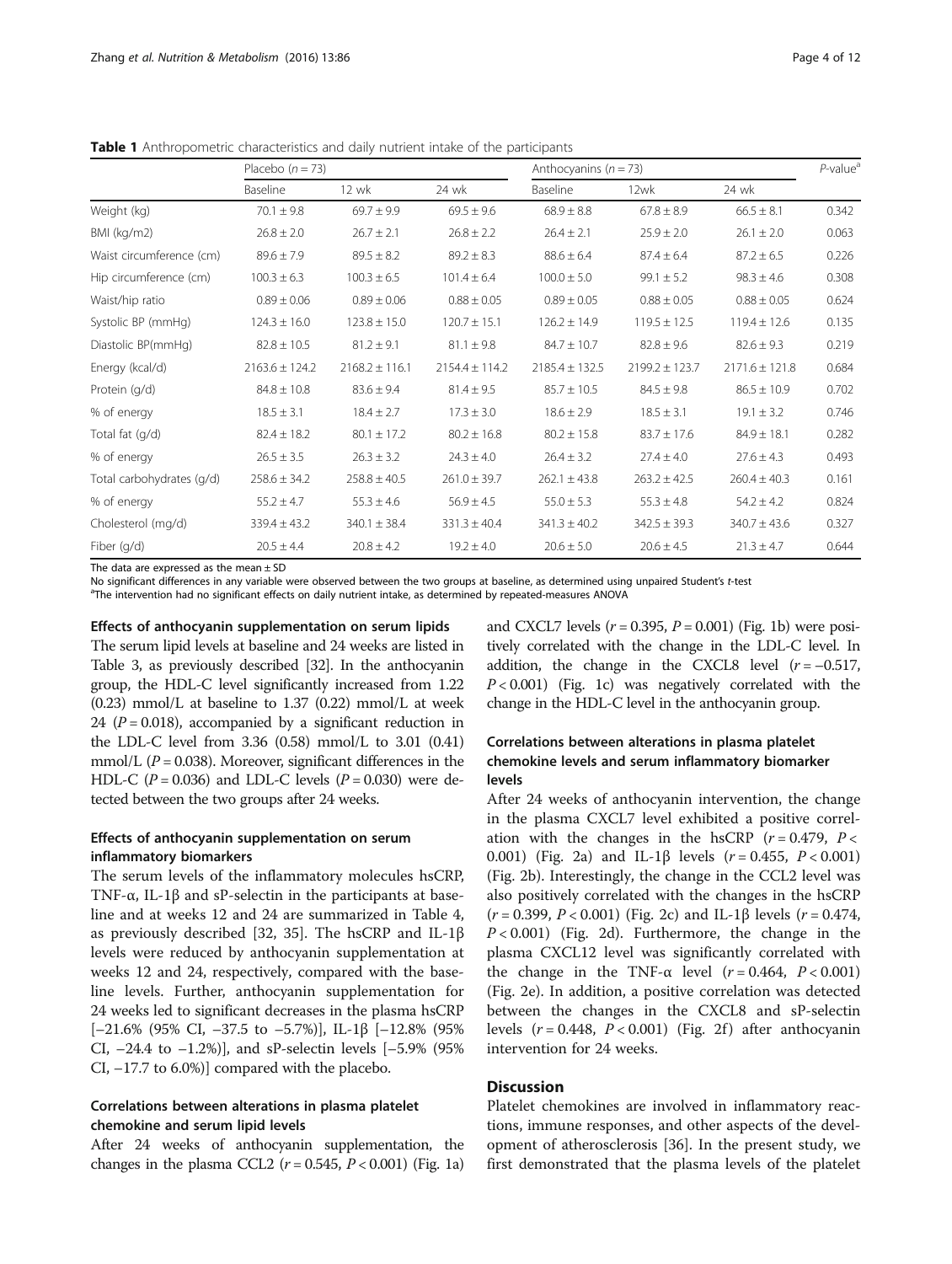|                                     | Placebo $(n = 73)$  |                     |                     | Anthocyanins ( $n = 73$ )           |                     |                               |                                 | $P$ -value $b$                      |       |
|-------------------------------------|---------------------|---------------------|---------------------|-------------------------------------|---------------------|-------------------------------|---------------------------------|-------------------------------------|-------|
|                                     | Baseline            | 12 wk               | 24 wk               | Mean change,% (95% CI) <sup>a</sup> | Baseline            | 12 wk                         | 24 wk                           | Mean change,% (95% CI) <sup>a</sup> |       |
| CXCL7 (ng/ml)                       | $167.63 \pm 38.78$  | $165.82 \pm 37.83$  | $166.20 \pm 31.92$  | 4.22                                | $170.52 \pm 44.86$  | $157.76 \pm 43.21$            | $138.83 \pm 30.49^{\circ}$      | $-12.32$                            | 0.011 |
|                                     |                     |                     |                     | $(-2.33 \text{ to } 11.05)$         |                     |                               |                                 | $(-19.25 \text{ to } -5.00)^d$      |       |
| CXCL5 (pg/ml)                       | $159.43 \pm 29.35$  | $157.85 \pm 31.80$  | $157.32 \pm 29.74$  | 1.93                                | $160.40 \pm 36.26$  | 150.78 $\pm$ 28.98 $\degree$  | $137.61 \pm 26.14^c$            | $-9.95$                             | 0.006 |
|                                     |                     |                     |                     | $(-4.18 \text{ to } 9.28)$          |                     |                               |                                 | $(-15.84 \text{ to } -3.56)^d$      |       |
| CXCL8 (pg/ml)<br>$22.97 \pm 2.73$   |                     | $22.91 \pm 2.51$    | $22.97 \pm 4.24$    | 0.66                                | $22.93 \pm 1.96$    | $22.32 \pm 1.61$ <sup>c</sup> | $21.40 \pm 1.07^c$              | $-6.07$                             | 0.016 |
|                                     |                     |                     |                     | $(-2.99$ to 4.88)                   |                     |                               |                                 | $(-8.15 \text{ to } -4.23)^d$       |       |
| $CXCL12$ (ng/mL)<br>$2.16 \pm 0.53$ |                     | $2.15 \pm 0.51$     | $2.14 \pm 0.46$     | 5.43                                | $2.19 \pm 0.56$     | $2.11 \pm 0.34$               | $1.86 \pm 0.47^c$               | $-8.11$                             | 0.020 |
|                                     |                     |                     |                     | $(-2.03 \text{ to } 14.16)$         |                     |                               |                                 | $(-15.98 \text{ to } -0.30)^d$      |       |
| $CCL2$ (pg/mL)                      | $504.99 \pm 165.34$ | $502.68 \pm 157.33$ | $515.76 \pm 132.04$ | 12.84                               | $502.97 \pm 139.91$ | $476.96 \pm 113.74$           | 414.61 $\pm$ 87.14 <sup>c</sup> | $-11.63$                            | 0.014 |
|                                     |                     |                     |                     | $(1.05 \text{ to } 27.23)$          |                     |                               |                                 | $(-18.16 \text{ to } -4.85)^d$      |       |
| CXCL4L1 (pg/ml)                     | $124.29 \pm 88.87$  | $134.00 \pm 69.82$  | $135.16 \pm 75.07$  | 0.08                                | $126.52 \pm 67.05$  | $126.44 \pm 75.21$            | $112.27 \pm 86.78$              | $-0.80$                             | 0.769 |
|                                     |                     |                     |                     | $(-0.21 \text{ to } 0.35)$          |                     |                               |                                 | $(-2.07 \text{ to } 0.06)$          |       |
| CXCL1 (ng/ml)                       | $20.96 \pm 3.15$    | $21.94 \pm 2.38$    | $22.92 \pm 3.67$    | 0.07                                | $21.30 \pm 4.71$    | $21.00 \pm 3.37$              | $21.07 \pm 1.79$                | $-0.02$                             | 0.529 |
|                                     |                     |                     |                     | $(-0.06 \text{ to } 0.19)$          |                     |                               |                                 | $(-0.24 \text{ to } 0.16)$          |       |
| $PAI-1$ (ng/ml)                     | $101.52 \pm 41.81$  | $106.13 \pm 48.55$  | $108.84 \pm 14.31$  | 0.08                                | $104.07 \pm 52.84$  | $107.16 \pm 36.38$            | $99.62 \pm 42.35$               | $-0.44$                             | 0.888 |
|                                     |                     |                     |                     | $(-0.10 \text{ to } 0.29)$          |                     |                               |                                 | $(-1.34 \text{ to } 0.20)$          |       |
| MIF (ng/ml)                         | 32.91 ± 10.02       | $30.46 \pm 9.54$    | $29.51 \pm 14.58$   | $-9.90$                             | $32.69 \pm 13.94$   | $31.26 \pm 8.53$              | $26.93 \pm 10.56$               | 2.65                                | 0.801 |
|                                     |                     |                     |                     | $(-25.96 \text{ to } 7.13)$         |                     |                               |                                 | $(-32.90 \text{ to } 39.14)$        |       |

<span id="page-4-0"></span>Table 2 Changes in the platelet chemokine levels in the participants

No significant differences in any variable were observed between the two groups at baseline, as determined using unpaired Student's t-test and the student's t-test and the student's t-test and the student of the student's

<sup>a</sup>Calculated as (value at week 24 – value at baseline)/value at baseline  $\times$  100 b<br><sup>b</sup>The effects of the intervention on these variables were evaluated by reposit

<sup>b</sup>The effects of the intervention on these variables were evaluated by repeated-measures ANOVA

 $\epsilon_P$  < 0.05 vs. baseline, as assessed by paired Student's t-test

<sup>c</sup>P < 0.05 vs. baseline, as assessed by paired Student's t-test<br><sup>d</sup>P < 0.05 vs. percentage changes in the placebo group, as assessed by unpaired Student's t-test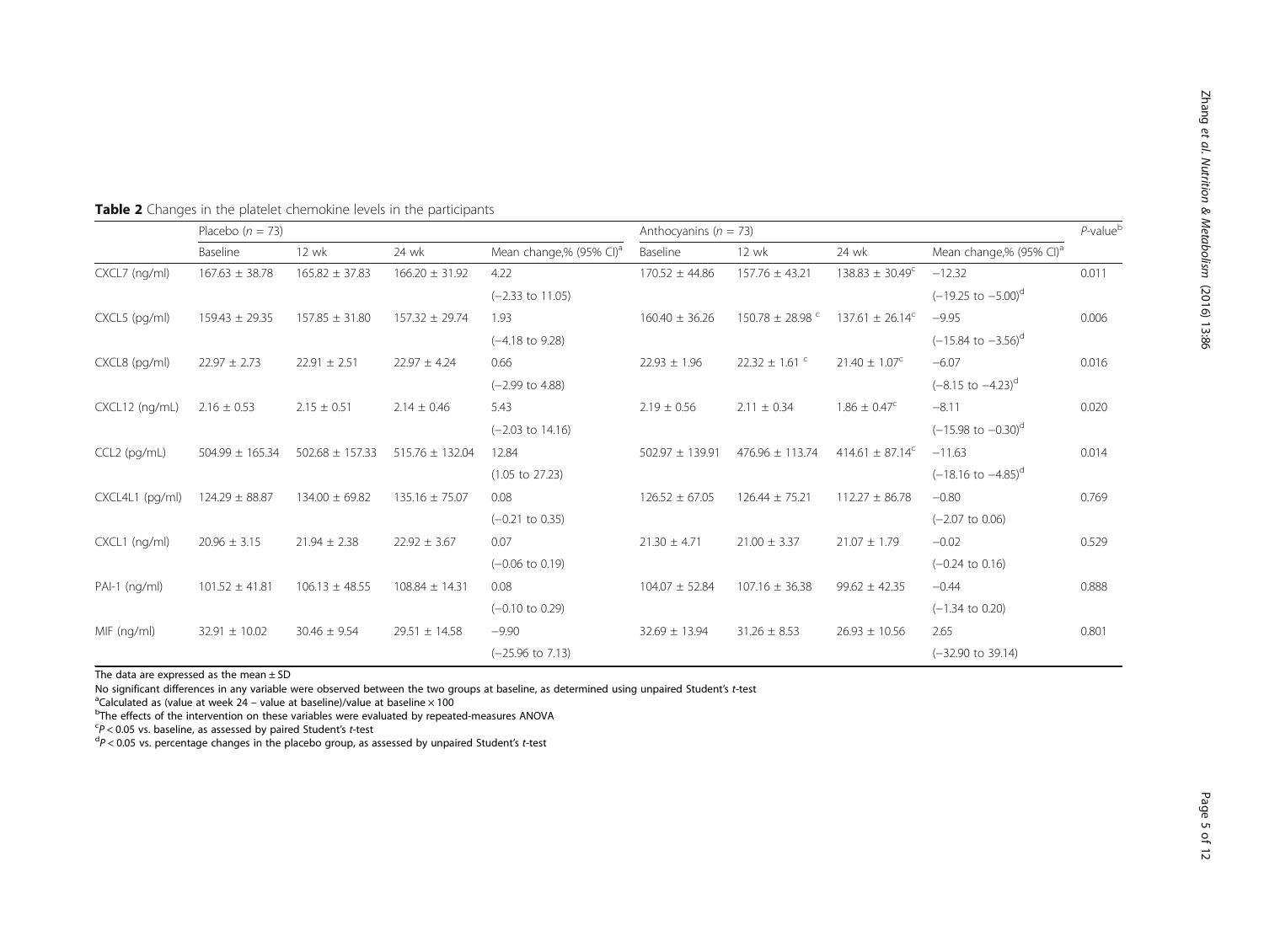| $\overline{\phantom{a}}$ |  |
|--------------------------|--|
|                          |  |
|                          |  |
|                          |  |

<span id="page-5-0"></span>

|                                    | Placebo $(n = 73)$ |                                                                                             |                                         | Anthocyanins ( $n = 73$ ) |                                                                 |                                           |       |
|------------------------------------|--------------------|---------------------------------------------------------------------------------------------|-----------------------------------------|---------------------------|-----------------------------------------------------------------|-------------------------------------------|-------|
|                                    | Baseline           | 24 wk                                                                                       | Mean change, %<br>$(95\% \text{ Cl})^3$ | Baseline                  | 24 wk                                                           | Mean change, %<br>$(95\% \text{ Cl})^d$   |       |
| Total cholesterol<br>(mmol/L)      | $6.48 + 0.84$      | $6.25 + 0.83$                                                                               | $-3.6$ ( $-7.8$ to 0.6)                 | $6.45 + 1.02$             | $6.18 \pm 0.82$                                                 | $-2.9$ (-6.3 to 0.5)                      | 0.556 |
| HDI-cholesterol<br>(mmol/L)        | $1.24 + 0.21$      | $1.23 + 0.20$                                                                               | $-0.9$ ( $-5.2$ to 3.4)                 | $1.22 + 0.23$             | $1.37 + 0.22^c$                                                 | 14.0 (7.9 to 20.2) <sup>d</sup>           | 0.036 |
| <b>IDI-cholesterol</b><br>(mmol/L) | $3.29 + 0.47$      | $3.30 + 0.52$                                                                               | $0.3$ (-2.9 to 3.5)                     | $3.36 + 0.58$             | $3.01 + 0.41^{\circ}$                                           | $-10.4$ (-14.8 to 6.0) <sup>d</sup> 0.030 |       |
| Triacylglycerol<br>(mmol/L)        |                    | 2.41 $(1.47 \text{ to } 2.70)$ 2.34 $(1.35 \text{ to } 2.62)$ -3.2 $(-7.6 \text{ to } 1.2)$ |                                         |                           | 2.45 (1.53 to 2.74) 2.35 (1.37 to 2.61) $-4.8$ ( $-9.8$ to 0.2) |                                           | 0.462 |

No significant differences in any variable were observed between the two groups at baseline, as determined using unpaired Student's t-test  $^a$  Calculated as (value at week 24 – value at baseline)/value at baseline  $\times$  1

 $d$  P < 0.05 vs. percentage changes in the placebo group, as assessed by unpaired Student's t-test

chemokines CXCL7, CXCL5, CXCL8, CXCL12 and CCL2 were significantly decreased in hypercholesterolemic subjects after anthocyanin supplementation for 24 weeks. Furthermore, we found that the decreased levels of some platelet chemokines after anthocyanin treatment were closely correlated with the serum lipid and inflammatory molecule levels. These results indicated that anthocyanins exerted beneficial effects on the platelet chemokine levels, serum lipids and inflammatory factors, thereby inhibiting atherosclerosis.

Upon activation, platelets release a number of chemokines that may play important roles as first-line inflammatory mediators [\[37\]](#page-10-0). The most abundant platelet chemokine is CXCL7, which recruits and activates neutrophils at sites of vessel wall injury, inducing the inflammatory response within the atherosclerotic plaque [\[38](#page-10-0)]. CXCL5 has been shown to be abundantly produced and secreted by activated platelets, thereby attracting neutrophils, enhancing the cholesterol efflux capacity of macrophages and regulating foam cell formation [\[39](#page-10-0)–[41\]](#page-10-0). CXCL12 plays an important role in leukocyte recruitment and neointima formation at sites of arterial injury [\[42\]](#page-10-0). Ahmed et al. have shown that epigallocatechin-3-gallate (EGCG) (10–50 μM), an active constituent in green tea, significantly inhibits the IL-1βinduced production of CXCL5, CCL5 and CXCL1 incubated with rheumatoid arthritis synovial fibroblasts in serum-free medium for 12 h [\[43](#page-10-0)]. Other polyphenols, such as wogonin [\[44](#page-10-0)], flavonoid naringenin [\[45\]](#page-10-0) and quercetin [[46](#page-10-0)], have been showed to inhibit CXCL5 in vitro. However, no study has examined the effects of anthocyanins on CXCL7, CXCL5 or CXCL12 to date. In the present study, we first showed that long-term supplementation with purified anthocyanins reduced the plasma levels of the platelet chemokines CXCL7, CXCL5 and CXCL12 in subjects with hypercholesterolemia. The role of anthocyanins in reducing

platelet chemokine levels may contribute to their beneficial effects in hypercholesterolemic subjects.

In hypercholesterolemia, surface-adherent platelets express CXCL8 or CCL2 to recruit leukocytes, which adhere to the denuded artery and contribute to neointimal lesion formation [\[47](#page-10-0), [48\]](#page-10-0). Recently, Karlsen et al. have demonstrated that the plasma CXCL8 level is decreased in healthy adults after supplementation with purified anthocyanins (300 mg/d) for 3 weeks [[49\]](#page-10-0). Further, Kuntz et al. have revealed that treatment with an anthocyaninrich grape extract for 4 h significantly attenuates CXCL8 secretion in activated human umbilical vein endothelial cells (HUVECs) [[50](#page-10-0)]. In addition, administration of an anthocyanin-rich black elderberry extract (13% anthocyanins) for 10 weeks has been shown to significantly lower the serum chemokine CCL2 level in hyperlipidemic mice compared with control mice [[51](#page-10-0)]. Garcia-Alonso et al. have shown that the circulating plasma CCL2 level is decreased in healthy volunteers after treatment with 12 g anthocyanin extract from red wine for 24 h [[52](#page-10-0)]. Moreover, Björk et al. have found that CCL2 secretion by human primary fat cells is suppressed following treatment with the anthocyanin cyanidin-3 glucoside (130 nM) for 48 h [[53](#page-10-0)]. In contrast, another study conducted by Kuntz et al. has revealed that in healthy young female volunteers, the CXCL8 and CCL2 levels are not affected by consumption of 330 ml/d of anthocyanin-rich fruit beverages for 14 days [\[54](#page-10-0)]. These inconsistencies among studies may be related to differences in the dose of anthocyanins used, the duration of the intervention and the study subjects. Our study is the first to show the long-term effects of purified anthocyanins on CXCL8 and CCL2 in Chinese individuals with hypercholesterolemia. These results represent novel, potentially valuable evidence supporting the beneficial effects of anthocyanins on CXCL8 and CCL2.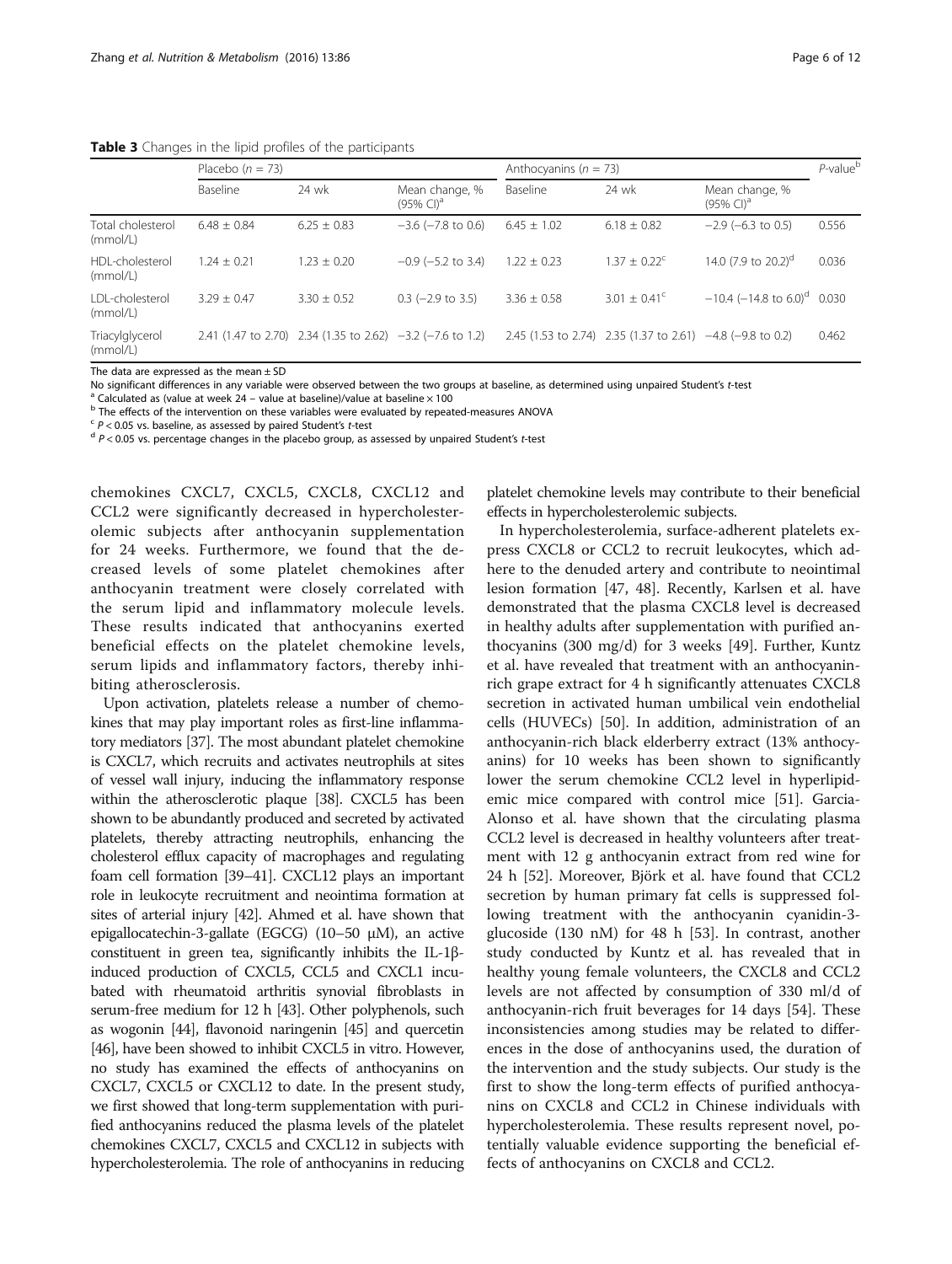<span id="page-6-0"></span>Table 4 Changes in the inflammatory cytokine levels in the participants

|                       | Placebo $(n = 73)$        |                           |                           | Anthocyanin ( $n = 73$ )             |                           |                             |                           | $P$ -value $^{\rm b}$                   |       |
|-----------------------|---------------------------|---------------------------|---------------------------|--------------------------------------|---------------------------|-----------------------------|---------------------------|-----------------------------------------|-------|
|                       | Baseline                  | 12 wk                     | 24 wk                     | Mean change, % (95% CI) <sup>a</sup> | Baseline                  | 12 wk                       | 24 wk                     | Mean change, % (95% CI) <sup>a</sup>    |       |
| hsCRP (mg/L)          | 2.26                      | 2.23                      | 2.19                      | $-2.5$                               | 2.25                      | 1.95                        | 1.74                      | $-21.6$                                 | 0.001 |
|                       | $(0.97 \text{ to } 3.72)$ | $(1.08 \text{ to } 3.76)$ | $(0.93 \text{ to } 3.82)$ | $(-7.0 \text{ to } 2.1)$             | $(1.06 \text{ to } 4.25)$ | $(0.92 \text{ to } 2.84)^c$ | $(0.86 \text{ to } 2.60)$ | $(-37.5 \text{ to } -5.7)^d$            |       |
| TNF- $\alpha$ (pg/mL) | $18.0 \pm 6.0$            | $19.1 \pm 6.7$            | $18.5 \pm 5.4$            | $2.8$ (-3.4 to 9.1)                  | $18.7 \pm 6.4$            | $17.9 \pm 5.1$              | $18.4 \pm 5.6$            | $-1.6$ (-5.6 to 3.4)                    | 0.673 |
| $IL-1\beta$ (pg/mL)   | $4.77 \pm 1.71$           | $4.23 \pm 0.91$           | $4.71 \pm 1.60$           | $-1.3$ (-5.3 to 2.7)                 | $5.18 \pm 2.11$           | $4.62 \pm 1.20^{\circ}$     | $4.51 \pm 1.60^{\circ}$   | $-12.8$ (-24.4 to $-1.2$ ) <sup>d</sup> | 0.019 |
| sP-selectin (ng/mL)   | $149.9 \pm 42.7$          | $139.9 \pm 39.0$          | $139.9 \pm 39.0$          | $-2.4$ ( $-15.4$ to 10.6)            | $150.9 \pm 37.0$          | $144.4 \pm 35.3$            | $134.6 \pm 32.8$          | $-5.9$ (-17.7 to 6.0) <sup>d</sup>      | 0.027 |

No significant differences in any variable were observed between the two groups at baseline, as determined using unpaired Student's t-test  $^a$  Calculated as (value at week 24 – value at baseline)/value at baseline × 100<br>

 $dP < 0.05$  vs. percentage changes in the placebo group, as assessed by unpaired Student's t-test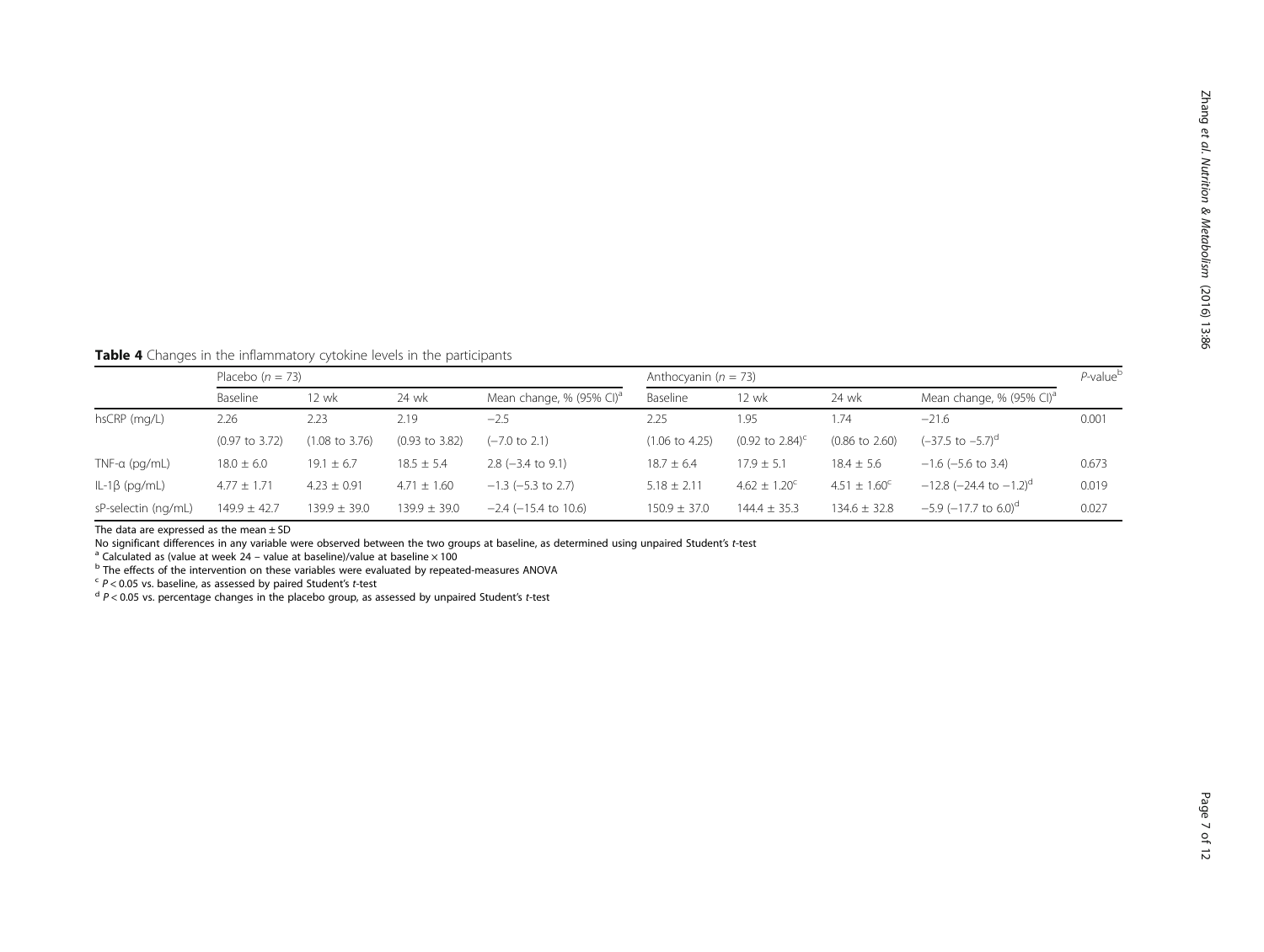<span id="page-7-0"></span>

In addition to the above mentioned platelet chemokines, platelets also secrete CXCL1, CXCL4L1, MIF and PAI-1, which are crucially involved in interactions with platelets, leukocytes and endothelial cells during the early stage of atherogenesis [[55](#page-10-0), [56](#page-10-0)]. In an ApoE\*3Leiden mouse model, administration of an anthocyanin-rich extract, Mirtoselect (the original standardized bilberry extract), for 20 weeks has been shown to attenuate the high-cholesterol diet-induced increase in the CXCL1 level [\[57](#page-10-0)]. Similarly, Jiang et al. have found that administration of anthocyanins from purple sweet potato and purple potato (5 mg/kg) to Kunming mice for 5 weeks inhibits the increased CXCL1 mRNA expression induced by alcohol [\[58](#page-10-0)]. Another animal study has revealed that administration of ≥5% Saskatoon berry powder to leptin receptor-deficient mice for 4 weeks suppresses the increase in the PAI-1 level [[59\]](#page-10-0). Further, Lamy et al. have shown that delphinidin down-regulates the PAI-1 level in glioblastoma cells [[60\]](#page-10-0). Broekhuizen et al. have found that the MIF and CCL2 levels are reduced following consumption of a polyphenol-rich extract (500 mg daily) for 4 weeks in subjects with clustered cardiometabolic risk factors [[61\]](#page-10-0). In contrast with the above results, another study has shown that administration of an anthocyanin-rich black elderberry extract (0.17% anthocyanin, w/w) for 16 weeks does not decrease the serum PAI-1 level in diet-induced obese mice [[62](#page-10-0)]. However, no studies have examined the effects of purified anthocyanins on these platelet chemokines in individuals with hypercholesterolemia. In our study, the CXCL1, CXCL4L1, MIF and PAI-1 levels were not significantly altered after anthocyanin supplementation for 24 weeks, although slight decreases were observed. Therefore, we speculate that these chemokines may not be sensitive to anthocyanins in hypercholesterolemic patients or that these patients may require a larger intervention dose or a longer intervention period to observe the significant inhibitory effects of anthocyanins.

Hypercholesterolemia is associated with elevated levels of peripheral leukocytes, platelets and cholesterolinduced pro-inflammatory cytokines [\[63](#page-10-0)]. Evidence suggests that platelet chemokines are involved in interactions between ox-LDL, platelets and leukocytes, possible contributing to atherogenesis in hypercholesterolemia [[64,](#page-10-0) [65](#page-11-0)]. The primary platelet chemokines CXCL4 and CCL2 have been demonstrated to co-localize with ox-LDL in atherosclerotic lesions and to facilitate ox-LDL uptake by monocytes [\[66](#page-11-0), [67\]](#page-11-0). In addition, platelet chemokines are produced following stimulation of TNF-α and IL-1β [\[68](#page-11-0)], which result in recruitment of leukocytes to the site of vascular injury and enhancement of inflammatory processes. Recently, some studies have revealed that anthocyanin supplementation significantly reduces the serum lipid [[69\]](#page-11-0) and pro-inflammatory cytokine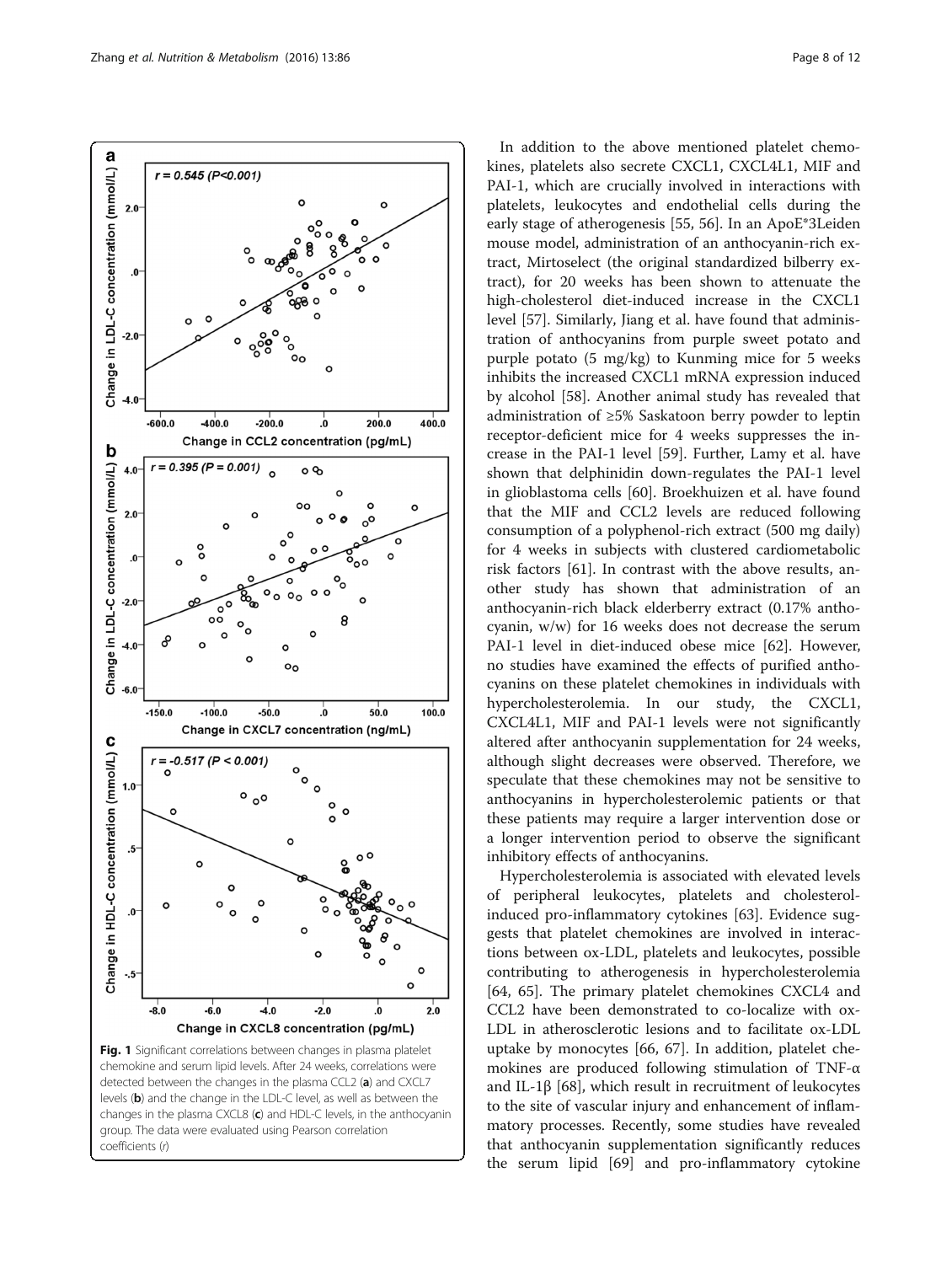<span id="page-8-0"></span>

levels [[70](#page-11-0)–[72](#page-11-0)], consistent with the effects of anthocyanins observed in our previous studies [\[32](#page-10-0), [35\]](#page-10-0). In the present study, we first revealed that the reductions in the platelet chemokine levels caused by anthocyanins were positively correlated with the changes in the inflammatory marker and blood lipid levels. In particular, the decrease in the level of CXCL7, which is only secreted by platelets, was positively correlated with the decreases in the LDL-C, hsCRP and IL-1β levels. These findings indicate a potential mechanism by which anthocyanins exert protective effects on the cardiovascular system, achieved through the comprehensive regulation of platelet chemokines, lipid metabolism and inflammation, in which platelet chemokines may play pivotal roles. Selective interference with these functional interactions of platelet chemokines may thus enable the

development of customized treatments for specific inflammatory conditions associated with CVDs.

Chemokines interact with their target cells by binding to G protein-coupled receptors to initiate inflammatory responses [[73](#page-11-0)]. Both chemokines and their receptors are the key mediators of inflammatory processes regulating leukocyte extravasation and directional migration to vascular lesions [[74](#page-11-0)–[76\]](#page-11-0). We suspected that chemokine receptors might be among the targets of anthocyanins. Based on this hypothesis, we conducted an in vitro experiment to explore the effects of anthocyanins on platelet chemokine receptors. Interestingly, our primary data showed that anthocyanins significantly inhibited the expression of CXCR2, CXCR4 and CCR5 on leukocytes and platelets (unpublished data). These results indicate that inhibition of the corresponding chemokine receptors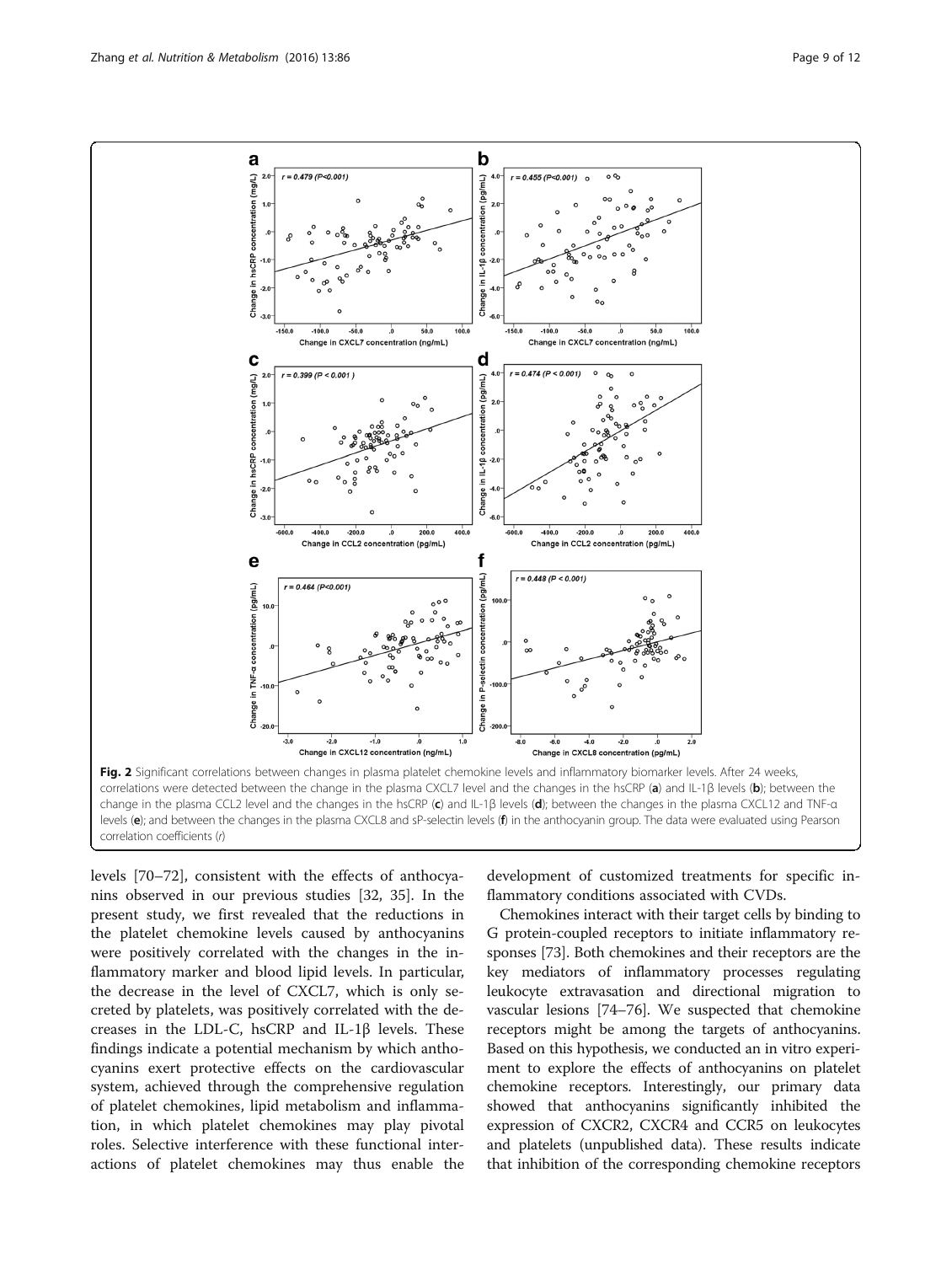<span id="page-9-0"></span>may be one of the mechanisms of anthocyanins in reducing inflammatory cell recruitment. In addition, some studies have shown that platelet chemokines promote the recruitment of inflammatory cells to injured tissues by forming heterocomplexes with molecules released from neutrophils and other cells, such as HNP1-CCL5 [[77](#page-11-0)], HMGB1-CXCL12 [\[78](#page-11-0)], and CXCL4-CCL5 [[79](#page-11-0)]. Hence, selective disruption of the formation of these heterocomplexes may represent a novel mechanism of action of anthocyanins in weakening the interactions between platelets and other inflammatory cells. Further studies are required to investigate the mechanisms underlying the effects of anthocyanins.

# Conclusions

In conclusion, the results of this study suggest that platelet chemokines may be important targets of anthocyanins in prevention of the development of early atherosclerosis. Anthocyanins exert their cardiovascular protective effects by influencing platelet chemokines, blood lipids and the inflammatory response.

#### Abbreviations

ENA-78: Epithelial neutrophil-activating peptide; GRO-α: Growth-regulated oncogene-α; HDL-C: High-density lipoprotein-cholesterol; HsCRP: Highsensitivity C-reactive protein; HUVECs: Activated human umbilical vein endothelial cells; IL-1β: Interleukin-1β; IL-8: Interleukin-8; LDL-C: Low-density lipoprotein-cholesterol; MCP-1: Monocyte chemotactic protein-1; MIF: Macrophage migration inhibitory factor; NAP-2: Neutrophil-activating peptide-2; ox-LDL: Oxidized low density lipoprotein; PAI-1: Human plasminogen activator inhibitor1; SDF-1α: Stromal cell-derived factor 1α; sPselectin: Soluble P-selectin; TNF-α: Tumornecrosis factor-α

## Acknowledgements

The authors express their thanks to all of the individuals who participated in the study. We are particularly grateful to the doctors and nurses involved in this study for their assistance. We also thank American Journal Experts for their critical editing of the English grammar in the manuscript.

## Funding

This work was supported by National Natural Science Foundation of China (No. 81573145 and 81372978), Science and Technology Grants of Guangdong province (No. 2015A050502020 and No. 2014A020212111).

#### Availability of data and material

The datasets obtained and/or analyzed in the current study are available on reasonable request from the corresponding author.

#### Authors' contributions

XZ, YZ, WL and YY participated in the study design; XZ, YZ, FS, YY, FY and DL were involved in the collection and analysis of data; XZ wrote the manuscript; and YY and WL provided insightful comments and suggestions during preparation of the manuscript. All authors read and approved the final manuscript.

#### Competing interests

The authors declare that they have no competing interests.

## Consent for publication

All authors provide consent for publication of this paper.

## Ethical approval and consent to participate

The study was approved by the ethics committee of Sun Yat-sen University, and written informed consent was obtained from all participants.

## Author details

<sup>1</sup>Department of Nutrition, School of Public Health, Sun Yat-sen University (Northern Campus), Guangzhou, People's Republic of China. <sup>2</sup>Guangdong Provincial Key Laboratory of Food, Nutrition and Health, Guangzhou, People's Republic of China. <sup>3</sup> Department of Maternal and Child Health, School of Public Health, Sun Yat-sen University (Northern Campus), Guangzhou, People's Republic of China. <sup>4</sup>School of Food Science, Guangdong Pharmaceutical University, Guangzhou, People's Republic of China.

## Received: 5 September 2016 Accepted: 17 November 2016 Published online: 25 November 2016

#### References

- 1. Moore KJ, Sheedy FJ, Fisher EA. Macrophages in atherosclerosis: a dynamic balance. Nat Rev Immunol. 2013;13:709–21.
- 2. Ridker PM, Danielson E, Fonseca FA, Genest J, Gotto AM, Kastelein JJ, et al. Reduction in C-reactive protein and LDL cholesterol and cardiovascular event rates after initiation of rosuvastatin: a prospective study of the JUPITER trial. Lancet. 2009;373:1175–82.
- 3. Zhang D, Jiang X, Fang P, Yan Y, Song J, Gupta S, et al. Hyperhomocysteinemia promotes inflammatory monocyte generation and accelerates atherosclerosis in transgenic cystathionine beta-synthasedeficient mice. Circulation. 2009;120:1893–902.
- 4. Wang N, Tall AR. Cholesterol in platelet biogenesis and activation. Blood. 2016;127:1949–53.
- 5. Drechsler M, Duchene J, Soehnlein O. Chemokines control mobilization, recruitment, and fate of monocytes in atherosclerosis. Arterioscler Thromb Vasc Biol. 2015;35:1050–5.
- 6. Vajen T, Mause SF, Koenen RR. Microvesicles from platelets: novel drivers of vascular inflammation. Thromb Haemost. 2015;114:228–36.
- 7. Herter JM, Rossaint J, Zarbock A. Platelets in inflammation and immunity. J Thromb Haemost. 2014;12:1764–75.
- 8. French PA. Platelet functions beyond hemostasis, antiplatelet therapies in high-risk patient subgroups: the fourth annual platelet colloquium. J Thromb Thrombolysis. 2009;28:252–4.
- 9. Morrell CN, Aggrey AA, Chapman LM, Modjeski KL. Emerging roles for platelets as immune and inflammatory cells. Blood. 2014;123:2759–67.
- 10. Rosenson RS, Brewer HB, Ansell BJ, Barter P, Chapman MJ, Heinecke JW, et al. Dysfunctional HDL and atherosclerotic cardiovascular disease. Nat Rev Cardiol. 2016;13:48–60.
- 11. Jin F, Hagemann N, Schäfer ST, Brockmeier U, Zechariah A, Hermann DM. SDF-1 restores angiogenesis synergistically with VEGF upon LDL exposure despite CXCR4 internalization and degradation. Cardiovasc Res. 2013;100:481–91.
- 12. Larsen SB, Grove EL, Würtz M, Neergaard-Petersen S, Hvas AM, Kristensen SD. The influence of low-grade inflammation on platelets in patients with stable coronary artery disease. Thromb Haemost. 2015;114:519–29.
- 13. Rainger G, Chimen M, Harrison MJ, Yates CM, Harrison P, Watson SP. The role of platelets in the recruitment of leukocytes during vascular disease. Platelets. 2015;26:507–20.
- 14. von Hundelshausen P, Schmitt MMN. Platelets and their chemokines in atherosclerosis—clinical applications. Front Physiol. 2014;5:294.
- 15. Drechsler M, Megens RT, van Zandvoort M, Weber C, Soehnlein O. Hyperlipidemia-triggered neutrophilia promotes early atherosclerosis. Circulation. 2010;122:1837–45.
- 16. Li X, Zhu M, Penfold ME, Koenen RR, Thiemann A, Heyll K, et al. Activation of CXCR7 limits atherosclerosis and improves hyperlipidemia by increasing cholesterol uptake in adipose tissue. Circulation. 2014;129:1244–53.
- 17. Yang Z, Zhang Z, Wen J, Wang X, Lu B, Yang Z, et al. Elevated serum Chemokine CXC ligand 5 Levels Are associated with hypercholesterolemia but not a worsening of insulin resistance in Chinese people. J Clin Endocrinol Metab. 2010;95:3926–32.
- 18. Karshovska E, Zhao Z, Blanchet X, Schmitt MM, Bidzhekov K, Soehnlein O, et al. Hyperreactivity of junctional adhesion molecule A-Deficient platelets accelerates atherosclerosis in hyperlipidemic mice. Circ Res. 2015;116:587–99.
- 19. Clarke MC, Talib S, Figg NL, Bennett MR. Vascular smooth muscle cell apoptosis induces interleukin-1-directed inflammation: effects of hyperlipidemia-mediated inhibition of phagocytosis. Circ Res. 2010;106:363–72.
- 20. Flad HD, Brandt E. Platelet-derived chemokines: pathophysiology and therapeutic aspects. Cell Mol Life Sci. 2010;67:2363–86.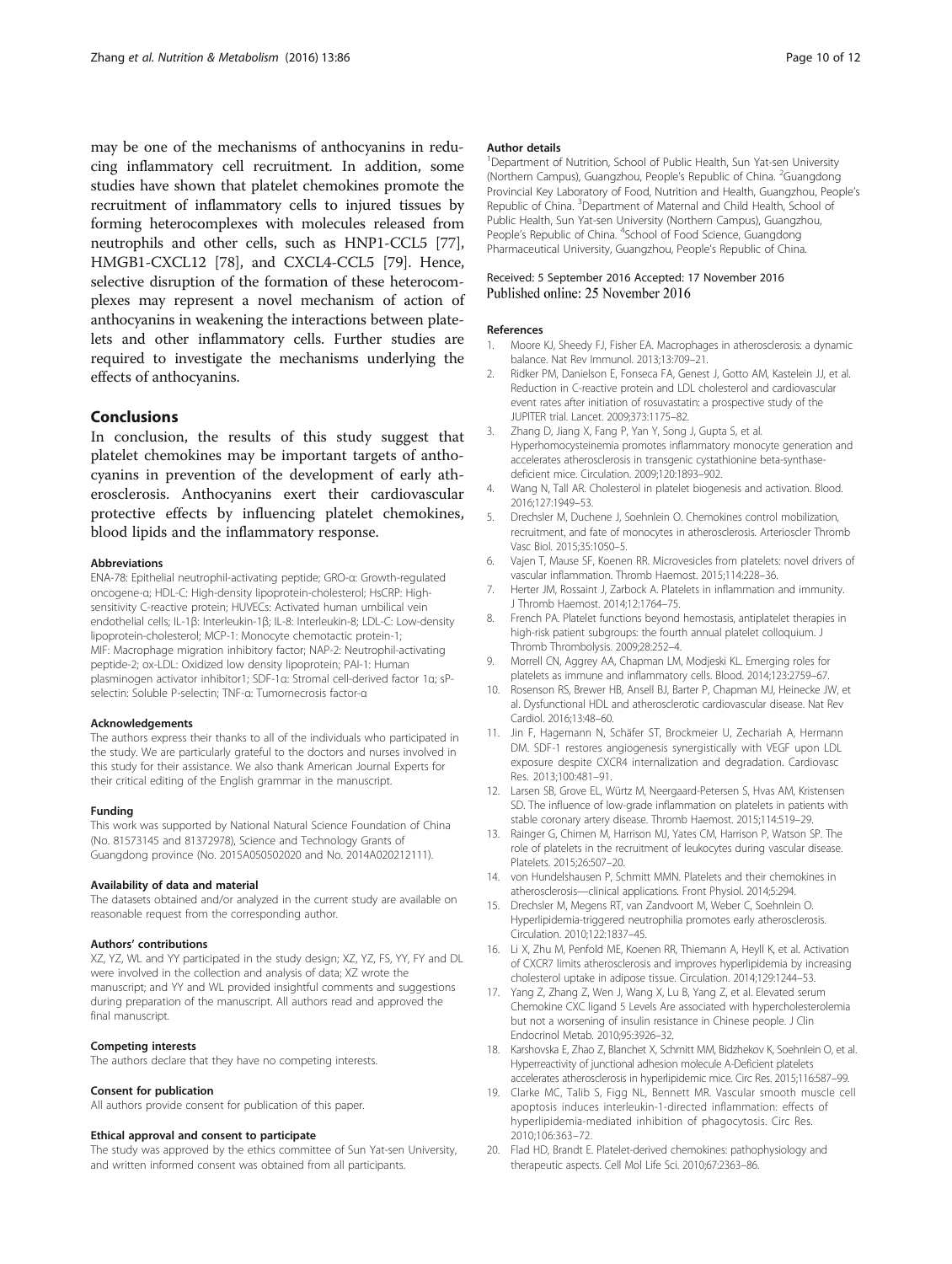- <span id="page-10-0"></span>21. Wallace TC. Anthocyanins in cardiovascular disease. Adv Nutr. 2011;2:1–7.
- 22. Jang HH, Park MY, Kim HW, Lee YM, Hwang KA, Park JH, et al. Black rice (Oryza sativa L.) extract attenuates hepatic steatosis in C57BL/6 J mice fed a high-fat diet via fatty acid oxidation. Nutr Metab (Lond). 2012;9:27.
- 23. Giampieri F, Forbes-Hernandez TY, Gasparrini M, Alvarez-Suarez JM, Afrin S, Bompadre S, et al. Strawberry as a health promoter: an evidence based review. Food Funct. 2015;6:1386–98.
- 24. Thompson K, Pederick W, Santhakumar AB. Anthocyanins in obesityassociated thrombogenesis: a review of the potential mechanism of action. Food Funct. 2016;7:2169–78.
- 25. Weh KM, Aiyer HS, Howell AB, Kresty LA. Cranberry proanthocyanidins modulate reactive oxygen species in Barrett's and esophageal adenocarcinoma cell lines. J Berry Res. 2016;6:125–36.
- 26. Afrin S, Gasparrini M, Forbes-Hernandez TY, Reboredo-Rodriguez P, Mezzetti B, Varela-López A, et al. Promising health benefits of the strawberry: a focus on clinical studies. J Agric Food Chem. 2016;64:4435–49.
- 27. Edirisinghe I, Burton-Freeman B. Anti-diabetic actions of Berry polyphenols review on proposed mechanisms of action. J Berry Res. 2016;6:237–50.
- 28. Luo T, Miranda-Garcia O, Adamson A, Sasaki G, Shay NF. Development of obesity is reduced in high-fat fed mice fed whole raspberries, raspberry juice concentrate, and a combination of the raspberry phytochemicals ellagic acid and raspberry ketone. J Berry Res. 2016;6:213–23.
- 29. Alvarez-Suarez JM, Giampieri F, Tulipani S, Casoli T, Di Stefano G, González-Paramás AM, et al. One-month strawberry-rich anthocyanin supplementation ameliorates cardiovascular risk, oxidative stress markers and platelet activation in humans. J Nutr Biochem. 2014;25:289–94.
- 30. Zhu Y, Huang X, Zhang Y, Wang Y, Liu Y, Sun R, et al. Anthocyanin supplementation improves HDL-Associated Paraoxonase 1 activity and enhances cholesterol efflux capacity in subjects with hypercholesterolemia. J Clin Endocrinol Metab. 2014;99:561–9.
- 31. Zhu Y, Xia M, Yang Y, Liu F, Li Z, Hao Y, et al. Purified anthocyanin supplementation improves endothelial function via NO-cGMP activation in hypercholesterolemic individuals. Clin Chem. 2011;57:1524–33.
- 32. Zhu Y, Ling W, Guo H, Song F, Ye Q, Zou T, et al. Anti-inflammatory effect of purified dietary anthocyanin in adults with hypercholesterolemia: A randomized controlled trial. Nutr Metab Cardiovasc Dis. 2013;23:843–9.
- 33. Yang Y, Andrews MC, Hu Y, Wang D, Qin Y, Zhu Y, et al. Anthocyanin extract from Black Rice significantly ameliorates platelet hyperactivity and Hypertriglyceridemia in Dyslipidemic Rats induced by high fat diets. J Agric Food Chem. 2011;59:6759–64.
- 34. Yang Y, Shi Z, Reheman A, Jin JW, Li C, Wang Y, et al. Plant Food delphinidin-3-glucoside significantly inhibits platelet activation and thrombosis: novel protective roles against cardiovascular diseases. PLOS One. 2012;7:e37323.
- 35. Song F, Zhu Y, Shi Z, Tian J, Deng X, Ren J, et al. Plant food anthocyanins inhibit platelet granule secretion in hypercholesterolaemia: involving the signalling pathway of PI3K-Akt. ThrombHaemost. 2014;112:981–91.
- 36. Weber C. Platelets and Chemokines in atherosclerosis: partners in crime. Circ Res. 2005;96:612–6.
- 37. Koenen RR. The prowess of platelets in immunity and inflammation. ThrombHaemost. 2016; doi[:10.1160/TH16-04-0300](http://dx.doi.org/10.1160/TH16-04-0300)
- 38. Ghasemzadeh M, Kaplan ZS, Alwis I, Schoenwaelder SM, Ashworth KJ, Westein E, et al. The CXCR1/2 ligand NAP-2 promotes directed intravascular leukocyte migration through platelet thrombi. Blood. 2013;121:4555–66.
- 39. Wang XZ, Liu LW, Du XM, Gu RX, Sun ZJ. CXCL5 is associated with the increased risk of coronary artery disease. Coron Artery Dis. 2015;26:612–9.
- 40. Dai C, Yao X, Keeran KJ, Zywicke GJ, Qu X, Yu ZX, et al. Apolipoprotein A-I attenuates ovalbumin-induced neutrophilic airway inflammation via a granulocyte colony-stimulating factor-dependent mechanism. Am J Respir Cell Mol Biol. 2012;47:186–95.
- 41. Mei J, Liu Y, Dai N, Hoffmann C, Hudock KM, Zhang P, et al. Cxcr2 and Cxcl5 regulate the IL-17/G-CSF axis and neutrophil homeostasis in mice. J Clin Invest. 2012;122:974–86.
- 42. Segers VF, Revin V, Wu W, Qiu H, Yan Z, Lee RT, et al. Protease-resistant stromal cell-derived factor-1 for the treatment of experimental peripheral artery disease. Circulation. 2011;123:1306–15.
- 43. Ahmed S, Pakozdi A, Koch AE. Regulation of interleukin-1beta-induced chemokine production and matrix metalloproteinase 2 activation by epigallocatechin-3-gallate in rheumatoid arthritis synovial fibroblasts. Arthritis Rheum. 2006;54:2393–401.
- 44. Lee JY, Park W. Anti-inflammatory effect of Wogonin on RAW 264.7 mouse macrophages induced with polyinosinic-polycytidylic Acid. Molecules. 2015; 20:6888–900.
- 45. Yilma AN, Singh SR, Morici L, Dennis VA. Flavonoid Naringenin: A potential immunomodulator for Chlamydia trachomatis inflammation. Mediators Inflamm. 2013;2013:102457.
- Souto FO, Zarpelon AC, Staurengo-Ferrari L, Fattori V, Casagrande R, Fonseca MJ, et al. Quercetin reduces neutrophil recruitment induced by CXCL8, LTB4, and fMLP: inhibition of actin polymerization. J Nat Prod. 2011; 74:113–8.
- 47. Ghasemzadeh M, Hosseini E. Platelet-leukocyte crosstalk: linking proinflammatory responses to procoagulant state. Thromb Res. 2013;131: 191–7.
- 48. Habets KL, Huizinga TW, Toes RE. Platelets and autoimmunity. Eur J Clin Invest. 2013;43:746–57.
- 49. Karlsen A, Retterstøl L, Laake P, Paur I, Bøhn SK, Sandvik L, et al. Anthocyanins inhibit nuclear factor-kappaB activation in monocytes and reduce plasma concentrations of pro-inflammatory mediators in healthy adults. J Nutr. 2007;137:1951–4.
- 50. Kuntz S, Asseburg H, Dold S, Römpp A, Fröhling B, Kunz C, et al. Inhibition of low-grade inflammation by anthocyanins from grape extract in an in vitro epithelial-endothelial co-culture model. Food Funct. 2015;6:1136–49.
- 51. Farrell N, Norris G, Lee SG, Chun OK, Blesso CN. Anthocyanin-rich black elderberry extract improves markers of HDL function and reduces aortic cholesterol in hyperlipidemic mice. Food Funct. 2015;6:1278–87.
- 52. Garcia-Alonso M, Minihane AM, Rimbach G, Rivas-Gonzalo JC, de Pascual-Teresa S. Red wine anthocyanins are rapidly absorbed in humans and affect monocyte chemoattractant protein 1 levels and antioxidant capacity of plasma. J Nutr Biochem. 2009;20:521–9.
- 53. Björk C, Wilhelm U, Mandrup S, Larsen BD, Bordoni A, Hedén P, et al. Effects of selected bioactive food compounds on human white adipocyte function. Nutr Metab(Lond). 2016;13:4.
- 54. Kuntz S, Kunz C, Herrmann J, Borsch CH, Abel G, Fröhling B, et al. Anthocyanins from fruit juices improve the antioxidant status of healthy young female volunteers without affecting anti-inflammatory parameters: results from the randomised, double-blind, placebo-controlled, cross-over ANTHONIA (ANTHOcyanins in Nutrition Investigation Alliance) study. Br J Nutr. 2014;112:925–36.
- 55. Karshovska E, Weber C, von Hundelshausen P. Platelet chemokines in health and disease. Thromb Haemost. 2013;110:894–902.
- 56. Bruserud Ø. Bidirectional crosstalk between platelets and monocytes initiated by toll-like receptor: an important step in the early defense against fungal infections? Platelets. 2013;24:85–97.
- 57. Morrison MC, Liang W, Mulder P, Verschuren L, Pieterman E, Toet K, et al. Mirtoselect, an anthocyanin-rich bilberry extract, attenuates non-alcoholic steatohepatitis and associated fibrosis in ApoE(∗)3Leiden mice. J Hepatol. 2015;62:1180–6.
- 58. Jiang Z, Chen C, Xie W, Wang M, Wang W, Zhang X. Anthocyanins attenuate alcohol-induced hepatic injury by inhibiting pro-inflammation signaling. Nat Prod Res. 2016;30:469–73.
- 59. Zhao R, Le K, Li W, Ren S, Moghadasian MH, Beta T, et al. Effects of Saskatoon berry powder on monocyte adhesion to vascular wall of leptin receptor-deficient diabetic mice. J Nutr Biochem. 2014;25:851–7.
- 60. Lamy S, Lafleur R, Bédard V, Moghrabi A, Barrette S, Gingras D, et al. Anthocyanidins inhibit migration of glioblastoma cells: structure-activity relationship and involvement of the plasminolytic system. J Cell Biochem. 2007;100:100–11.
- 61. Broekhuizen LN, Van Wijk DF, Vink H, Stalmach A, Crozier A, Hutten BA, et al. Reduction of monocyte chemoattractant protein 1 and macrophage migration inhibitory factor by a polyphenol-rich extract in subjects with clustered cardiometabolic risk factors. Br J Nutr. 2011;106:1416–22.
- 62. Farrell NJ, Norris GH, Ryan J, Porter CM, Jiang C, Blesso CN. Black elderberry extract attenuates inflammation and metabolic dysfunction in diet-induced obese mice. Br J Nutr. 2015;114:1123–31.
- 63. Gomes AL, Carvalho T, Serpa J, Torre C, Dias S. Hypercholesterolemia promotes bone marrow cell mobilization by perturbing the SDF-1:CXCR4 axis. Blood. 2010;115:3886–94.
- 64. Badrnya S, Butler LM, Söderberg-Naucler C, Volf I, Assinger A. Platelets directly enhance neutrophil transmigration in response to oxidised lowdensity lipoprotein. Thromb Haemost. 2012;108:719–29.